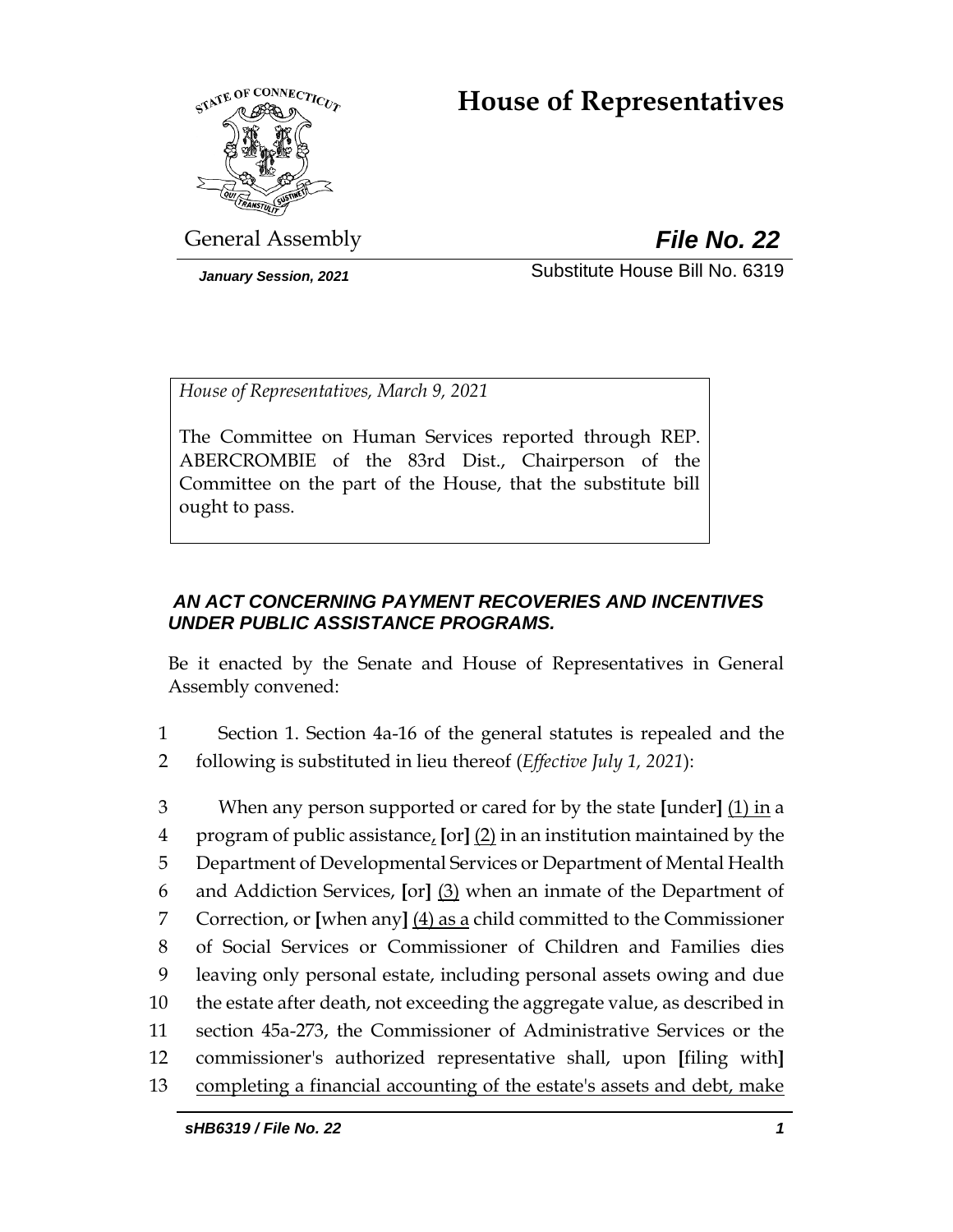a reasonable effort to inform the next of kin of the decedent in writing that the commissioner or the commissioner's designee intends to become the legal representative of the estate for the purpose of securing partial or full reimbursement of the claim of the state for care or assistance rendered to the decedent. The commissioner, or the commissioner's designee, not later than thirty days after making a reasonable effort to contact the next of kin of the decedent, shall file with the **[**probate court**]** Probate Court having jurisdiction of such estate a certificate that the total estate is under the aggregate value, as described in section 45a-273, and the claim of the state, together with the expense of last illness not exceeding three hundred seventy-five dollars and funeral and burial expenses in accordance with section 17b-84 or section 17b-131, equals or exceeds the amount of such estate. **[**, be issued a certificate by said court**]** The court shall issue a certificate to the commissioner, or the commissioner's designee, stating that the 29 commissioner, or the commissioner's designee, is the legal representative of such estate **[**only for the following purpose. The commissioner shall have authority to**]** and may claim such estate, the commissioner's receipt for the same to be a valid discharge of the liability of any person turning over the same, and **[**to**]** settle the same by payment of the expense of last illness not exceeding three hundred seventy-five dollars, expense of funeral and burial in accordance with section 17b-84 or 17b-131 and the remainder as partial or full reimbursement of the claim of the state for care or assistance rendered to the decedent. The commissioner, or the commissioner's designee, shall file with said **[**probate court**]** Probate Court a statement of the settlement of such estate as herein provided.

 Sec. 2. Subsection (c) of section 4-216 of the general statutes is repealed and the following is substituted in lieu thereof (*Effective July 1, 2021*):

 (c) The secretary shall establish **[**a pilot**]** an incentive program for nonprofit providers of human services that shall (1) allow providers who otherwise meet contractual requirements to retain **[**a percentage of**]** any savings realized by the providers from the contracted cost for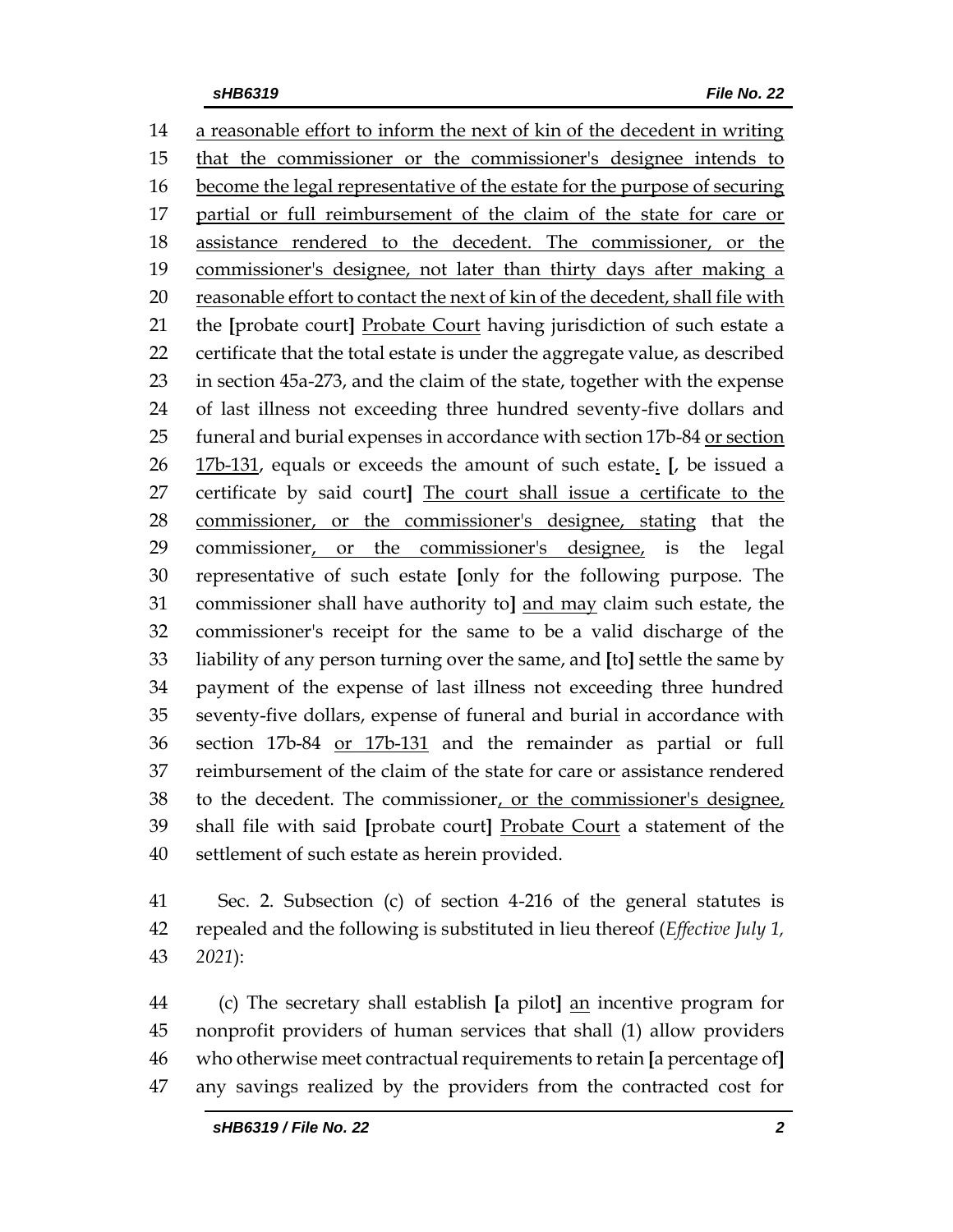services, and (2) provide that future contracted amounts from the state for the same types of services are not reduced solely to reflect savings achieved in previous contracts by such providers. **[**The pilot incentive program shall include eight nonprofit providers of human services with state contracts of the following amounts: (A) Two with contracts of at least fifty million dollars, (B) two with contracts of at least twenty million dollars but less than fifty million dollars, (C) two with contracts of at least five million dollars but less than twenty million dollars, and (D) two with contracts of less than five million dollars.**]** For purposes of this subsection, "nonprofit providers of human services" includes, but is not limited to, nonprofit providers of services to persons with intellectual, physical or mental disabilities or autism spectrum disorder.

This act shall take effect as follows and shall amend the following sections:

| Section 1 | <i>July 1, 2021</i> | $4a-16$    |
|-----------|---------------------|------------|
| Sec. 2    | <i>July 1, 2021</i> | $4-216(c)$ |

# *Statement of Legislative Commissioners:*

In Section 1, the two occurrences of "<u>next of kin</u>" were changed to "the next of kin" for clarity and consistency and the two occurrences of "probate court" were changed to "**[**probate court**]** Probate Court" for consistency.

*HS Joint Favorable Subst. -LCO*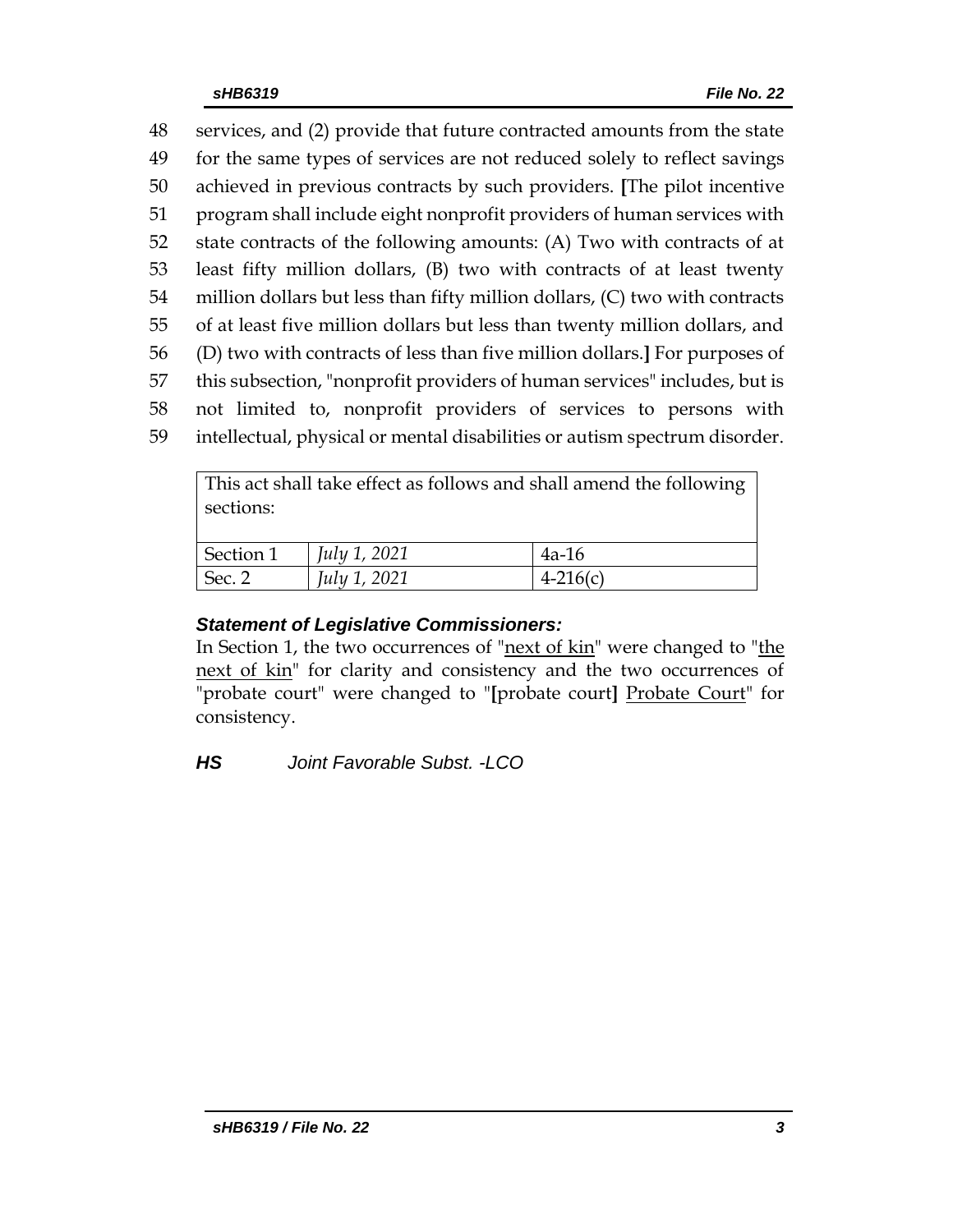*The following Fiscal Impact Statement and Bill Analysis are prepared for the benefit of the members of the General Assembly, solely for purposes of information, summarization and explanation and do not represent the intent of the General Assembly or either chamber thereof for any purpose. In general,*  fiscal impacts are based upon a variety of informational sources, including the analyst's professional *knowledge. Whenever applicable, agency data is consulted as part of the analysis, however final products do not necessarily reflect an assessment from any specific department.*

### *OFA Fiscal Note*

#### *State Impact:*

| <b>Agency Affected</b>       | <b>Fund-Effect</b> | FY 22 \$  | FY 23 \$  |
|------------------------------|--------------------|-----------|-----------|
| Department of Administrative | GF - Potential     | See Below | See Below |
| <b>Services</b>              | Cost               |           |           |
| Various State Agencies       | GF - Cost          | None      | See Below |

Note: GF=General Fund

#### *Municipal Impact:* None

#### *Explanation*

**Section 1** of the bill could result in a cost to the Department of Administrative Services (DAS) associated with establishing timely notification requirements. To the extent DAS is required to complete a financial accounting and notification process beyond what is currently required, the agency will incur additional staff and associated administrative costs.

**Section 2** of the bill results in a cost to certain state agencies by expanding the Office of Policy and Management (OPM) pilot incentive program to all nonprofit human services providers. 1

The cost to state contracting agencies is contingent on the magnitude of savings retained by providers, which cannot be determined at this time. It is anticipated that FY 22 program costs will be incurred in FY 23 when the reporting of program payments and expenditures is finalized.

### *The Out Years*

 $\overline{a}$ 

 $1$  This assumes the bill applies to certain contracts administering state funds.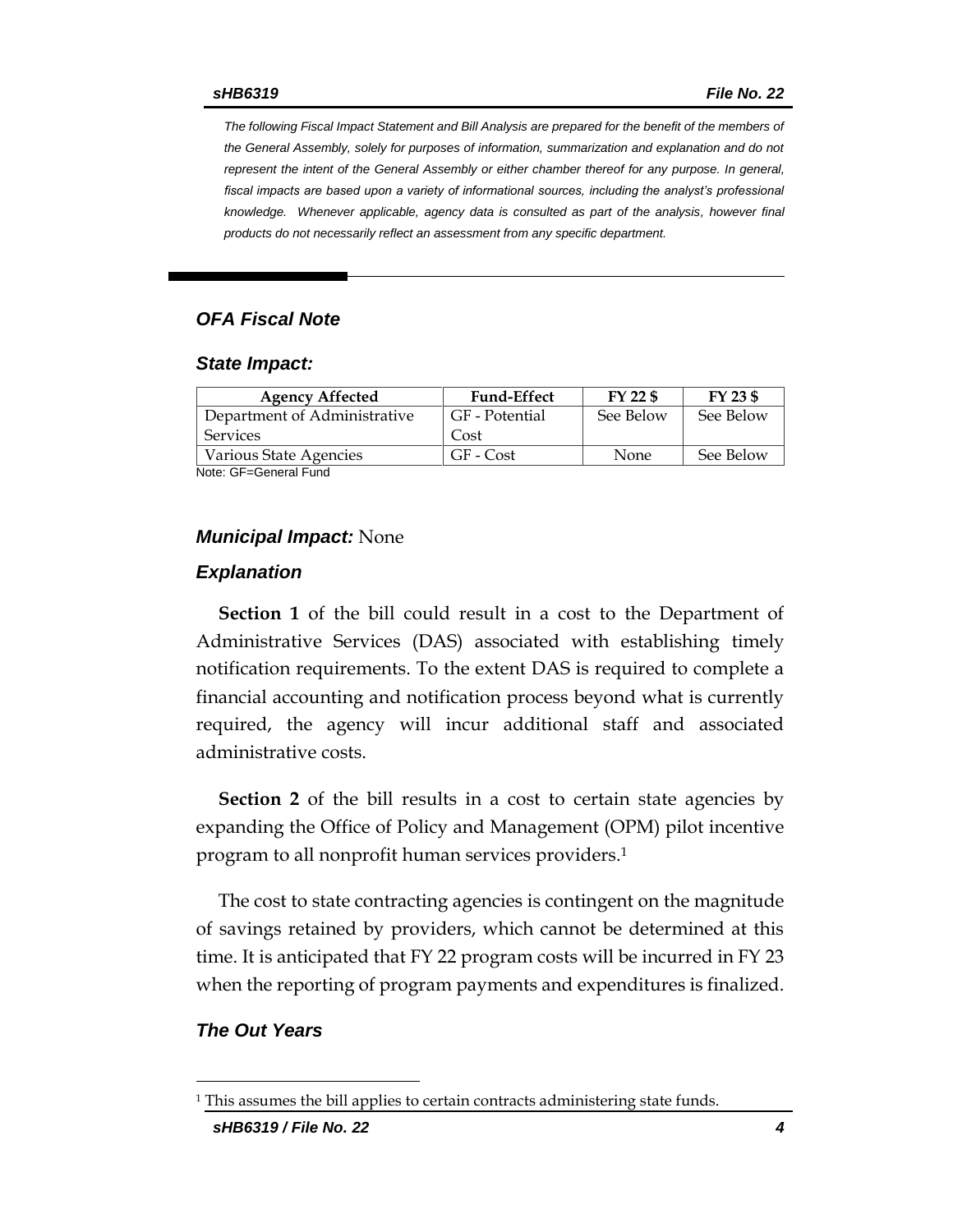The annualized ongoing fiscal impact identified above would continue into the future (1) subject to inflation and (2) based on cost savings achieved by providers.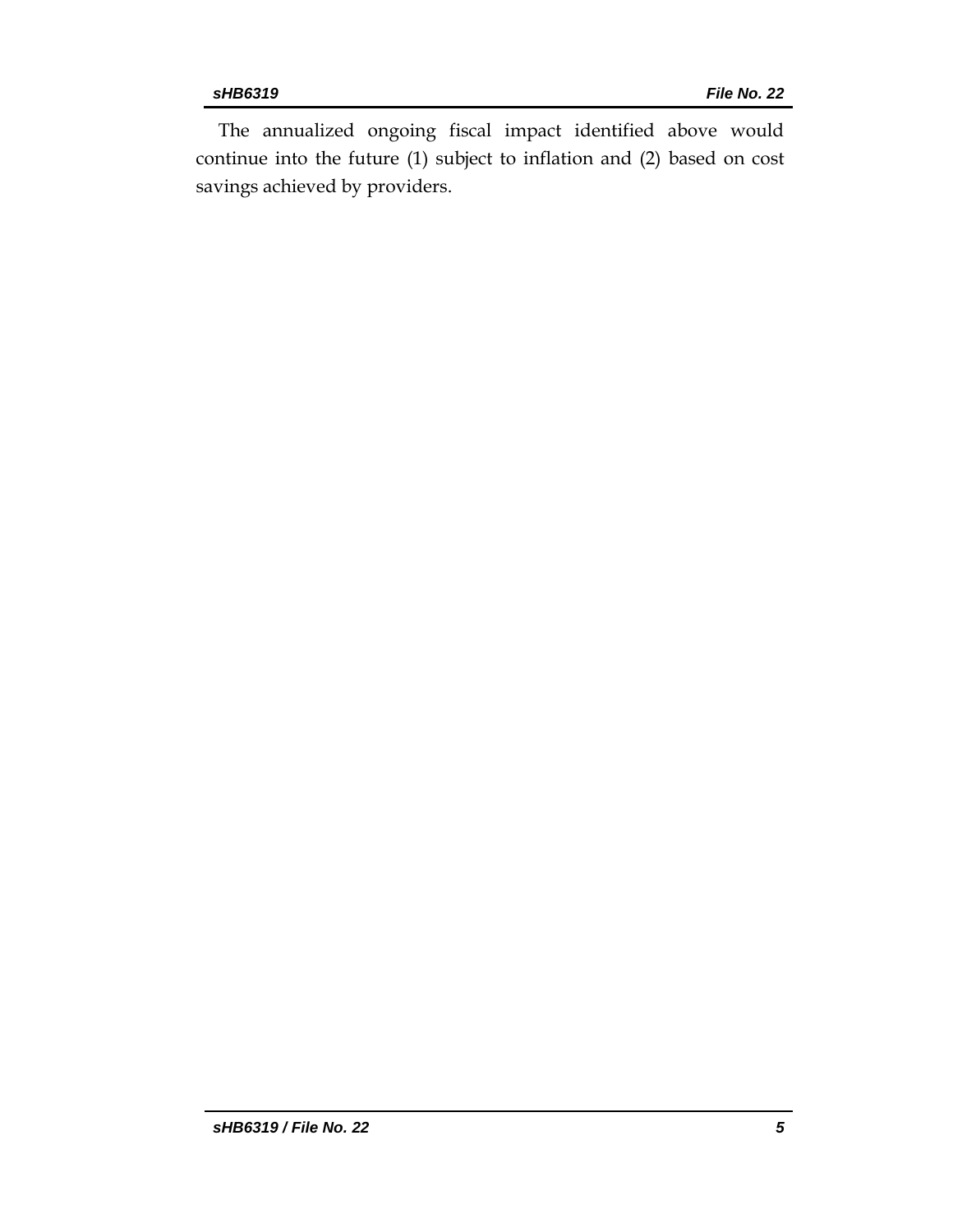# **OLR Bill Analysis sHB 6319**

# *AN ACT CONCERNING PAYMENT RECOVERIES AND INCENTIVES UNDER PUBLIC ASSISTANCE PROGRAMS.*

# **SUMMARY**

This bill adds a notification requirement and filing deadline to the process of administering certain small estates to recover state claims when a person supported or cared for by the state dies. In addition, the bill expands and makes permanent a pilot incentive program for nonprofit human services providers. It also makes several technical and conforming changes.

EFFECTIVE DATE: July 1, 2021

# **§ 1 — SMALL ESTATE ADMINISTRATION**

Under current law, when a person supported or cared for by the state dies and leaves an estate worth less than \$40,000, the administrative services commissioner or his authorized representative must certify to the probate court (1) the estate's value and (2) that the state's claim, together with certain final expenses (i.e., last illness and funeral), equals or exceeds the estate's value. By law, the court must then issue a certificate that he or his representative is the legal estate representative to recover the state's claim. The receipt of this certificate is a valid discharge of the liability for the individual's assistance, last illness, and funeral expenses (CGS §§ 4a-14 to -16).

The bill requires the commissioner or his authorized representative, after completing a financial accounting of the estate's assets and debt, to make a reasonable effort to inform the next of kin in writing that he or his designee intends to become the estate's legal representative to recover the state's claim for care or assistance rendered to the decedent. It requires the commissioner or his designee to file with the probate